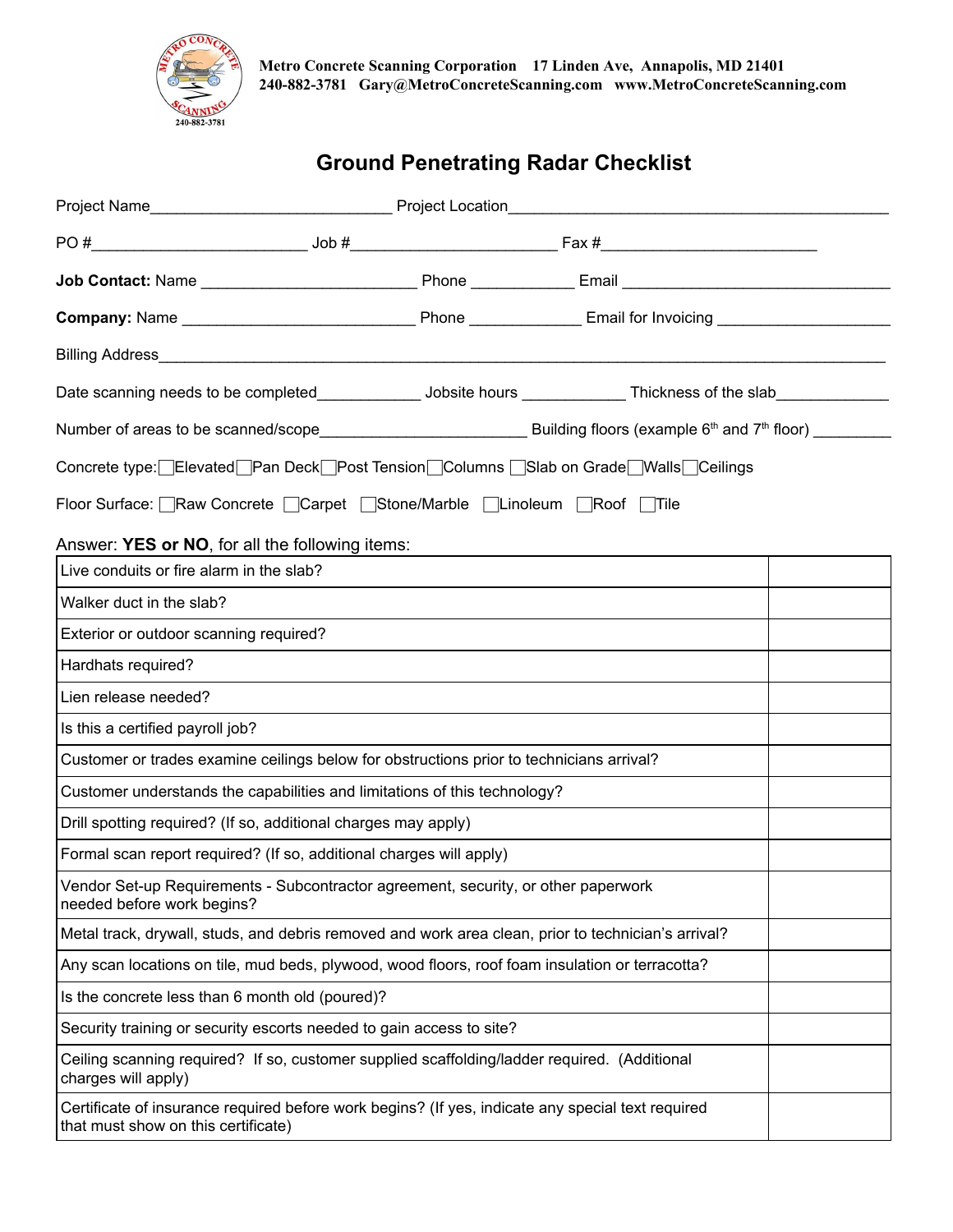

### **PAYMENT IS REQUIRED ON SITE ONCE WORK IS COMPLETE.** Credit Card, PayPal or Check accepted. Please complete **CREDIT CARD AUTHORIZATION FORM** if you wish to pay via credit card.

**24 Business-Hour Cancellation Policy Notice**: Customer will be charged if work is cancelled within 24 business-hours of scheduled appointment.

### **Contractor/Client Notes:**

- ❏ PVC conduit is difficult and in most cases impossible to view using GPR technology. Pan decks are very difficult to scan, and in most cases impossible to trace metal below the top layer of pan.
- ❏ Have all scan areas laid out prior to technician's arrival.
- ❏ GPR cannot be performed on slabs with corrugated metal or recycled concrete.
- ❏ Our 50/60 Hz Electromagnetic Sensor (EM) only works if conduits in the slab are 'active,' with high voltage current running through the circuit. If the current is not 'flowing', the sensor will not detect electrical wires. Low voltage can't be detected with this sensor.
- ❏ Think of alternative locations for cores if scanned areas are not clear.
- ❏ Ceiling scans may necessitate customer supplied scaffolding/lifts and require twice as much time as floor scans.
- ❏ Verify that penetrations will occur in sections of the slab less than 12" deep. Deeper concrete may require X-ray or scanning on both sides of the slab.
- ❏ Roof penetrations require an area of at least 3 x 3 feet, cleared of gravel and foam. Typically, roof penetrations necessitate additional time and coordination with the general contractor, building engineers, roofers, drillers and other trades people.
- ❏ A representative from your company should be present to review the results once scanning is complete.
- $\Box$  Do not drill within 1 ½" of any marks.
- ❏ Core hours Monday Friday 6:00 to 2:00pm. Overtime rates apply after hours and weekends.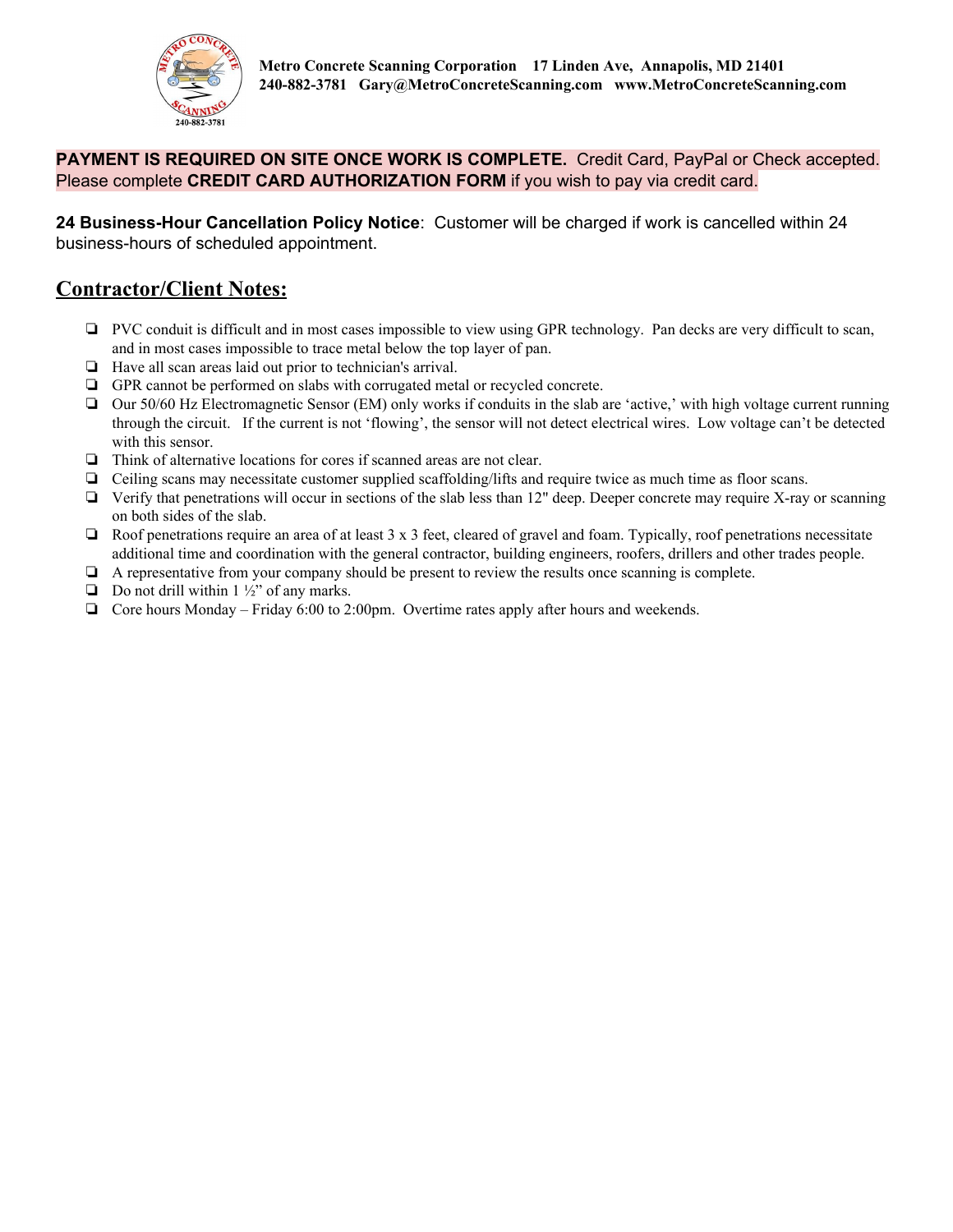

#### **RELEASE OF LIABILITY/AUTHORIZATION**

In consideration for being able to participate in GPR (Ground Penetrating Radar) scanning of concrete, Releaser, (company name or your name) example and the set of the set of the set of himself, his/her legal representatives, heirs and assigns, releases, waives, and discharges Metro Concrete Scanning Corp., it's officers, their employees, from all liability to Releaser, legal representatives, heirs and assigns, for any and all loss or damage, and any claim for damages resulting from the use and reliance of GPR data provided or reports presented. Depth of exploration is dependent upon the electrical properties of material(s) inspected and interpretations are opinions based on judgments made from those acquired radar signals and/or other data. Metro Concrete Scanning, therefore, does not guarantee the accuracy or correctness of interpretations. Metro Concrete Scanning will not accept liability or responsibility for any loss, damage, or expense that may be incurred or sustained by any services or interpretations performed by Metro Concrete Scanning. GPR scanning cannot distinguish the difference between a single rebar, conduit or post tension cable 100% of the time. It can only detect the center and approximate depth of targets. Releaser assumes full responsibility for the risk of all loss to person or property by using data presented by Metro Concrete Scanning. Releaser further agrees that he has carefully read the forgoing release agreement, knows and understands the contents and signs this release agreement as his own free act. I have read and understand the terms of release of liability and authorization form and agree to be bound by its terms, conditions and disclaimer.

Because depth of exploration is dependent upon the electrical properties of material(s) inspected and interpretations are opinions based on judgements made from those acquired radar signals and/or other data, Metro Concrete Scanning does not guarantee the accuracy or correctness of interpretations and Metro Concrete Scanning will not accept liability or responsibility for any loss, damage, or expense that may be incurred or sustained by any services or interpretations performed by Metro Concrete Scanning or others. GPR scanning can not distinguish the difference between a single rebar, conduit or post tension cable 100% of the time. It can only detect the center and approximate depth of targets. This release serves for this job and all future jobs with said company/releaser.

Releaser agrees that if any portion of this release and waiver agreement is held invalid under the laws of the state MD, VA and/or Washington DC, those parts that are not held invalid shall continue in full legal force and effect.

Metro Concrete Scanning is not responsible for any loss or damage arising out of the use of, or reliance on the data collected or the report presented.

If the scanning takes longer because of extended coverage or as a result of the area not being prepared, an additional \$150.00 charge will be applied for each additional hour per man/machine. Price \$150.00 per hour. Each site visit is a 4 hour minimum of \$600.00. Off hours and weekend work are higher rates. Call for pricing when scheduling. **24 Business-Hour Cancellation Policy Notice**: Customer will be charged if work is cancelled within 24 business-hours of scheduled appointment.

I have read and understand the terms of the release of liability and authorization form and agree to be bound by its terms, conditions and disclaimer.

| Print Name: | Date:         |  |  |
|-------------|---------------|--|--|
| Signature:  | Company Name: |  |  |